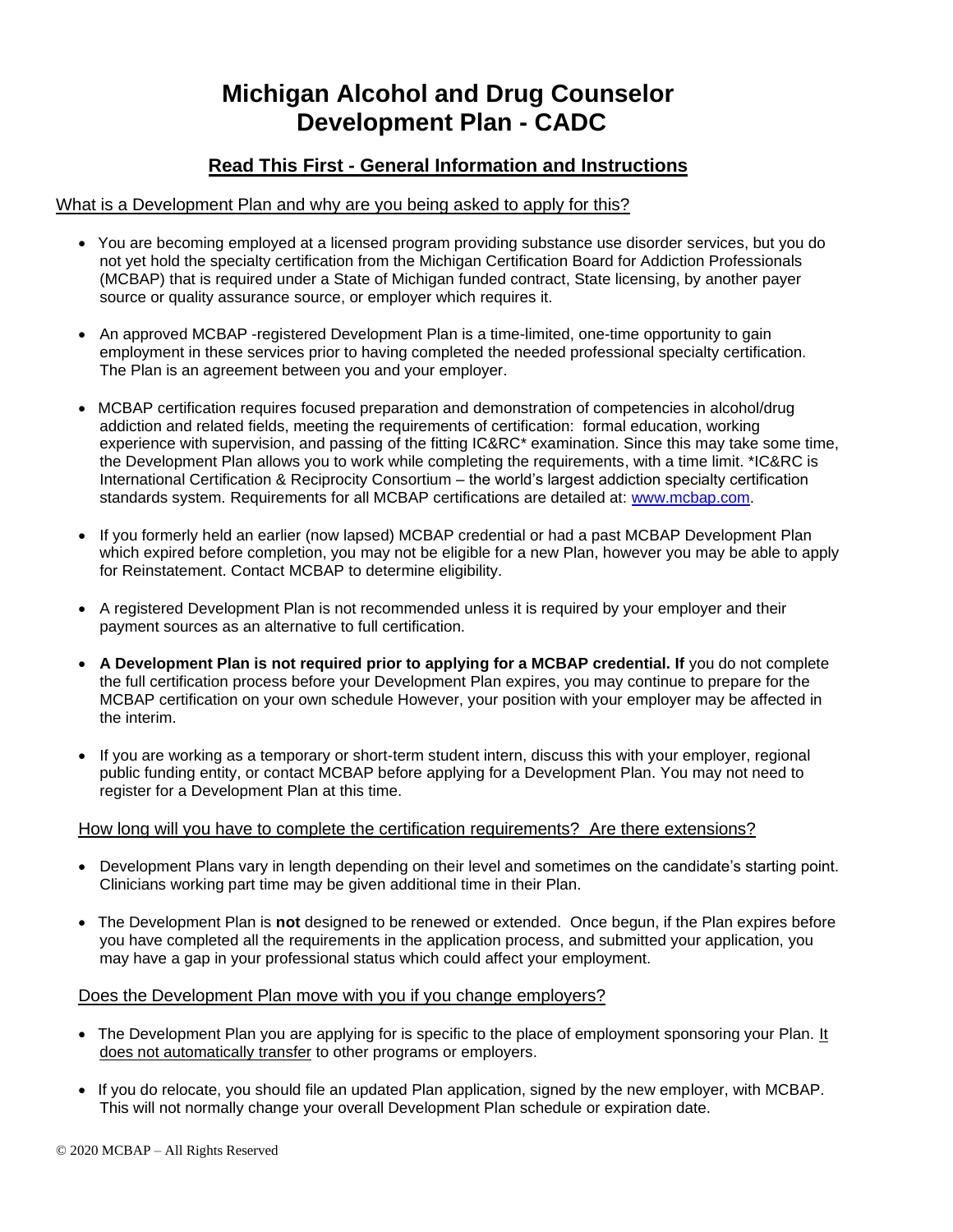#### What are the steps to complete the Development Plan Application?

- The Development Plan should be completed and submitted to MCBAP within 30 days of the start of statefunded substance use disorder services. Plans submitted later will not be dated to begin more than 30 days prior to receipt at MCBAP.
- Before completing the Development Plan, please read the requirements and instructions for applying for certification found at www.mcbap.com. You need to be familiar with the overall requirements of the credential you expect to apply for.
- Agency information should include the official name of all agencies at which you are providing services, no acronyms or abbreviations.
- Supervisor must hold a CCS, CCS-M, or DP-S.
- Individuals applying without a degree in behavioral health, must be certified as a Peer Recovery Mentor or Certified Peer Recovery Coach for at least two years before being eligible for the CADC Development Plan.
- Documentation of completion of at least **3 hours of professional boundaries education, 2 hours of professional code of ethics education, and at least 1 hour of substance use disorder confidentiality education (42 CFR)** must be submitted with the Development Plan application, or within 60 days. This education may be verified in-services, or MCBAP-approved online or home-study if necessary. If done via in-service, online or via home-study, do not rely on using these ethics education hours to meet the later professional ethics education requirement of the initial CADC credential. Education topics may be within combined courses or taken separately.
- The MCBAP Counselor Code of Ethics must be read prior to signing the Development Plan Assurances.
- **Once your Development Plan is approved and registered, if your address, other contact information, name, or employment changes, report these changes to MCBAP.**

### **Reporting Information Updates:**

Notify MCBAP if your name, home address, place of work, email, or other contact information changes after your Development Plan application has been submitted.

If you change agencies this plan is no longer valid until you update it to your new place of work. No additional fee is required for routine personal information updates.

#### **Reporting Status Corrections:**

Notify MCBAP if you discover that you filled out an original Plan incorrectly, or have experienced changes in your work situation that require correction of Development Plan completion hours. Submit a written explanation from a supervisor describing how the original Plan was incorrect, or what has otherwise changed. Plan period or timeline changes may or may not be given based on MCBAP review of the corrections request. **A \$50 fee is required for a status change correct Plan.** Unless there have been verified breaks or cutbacks in your employment, the effective dates for your Plan will not be changed.

You should thoroughly read the full MCBAP credential application forms and instructions for the chosen credential, all found on [www.mcbap.com.](http://www.mcbap.com/) If more assistance is needed, contact MCBAP. It is important that you know how to estimate hours completed in the various requirements, and understand what education courses or past work experience can be used.

#### **Progress on the Development Plan:**